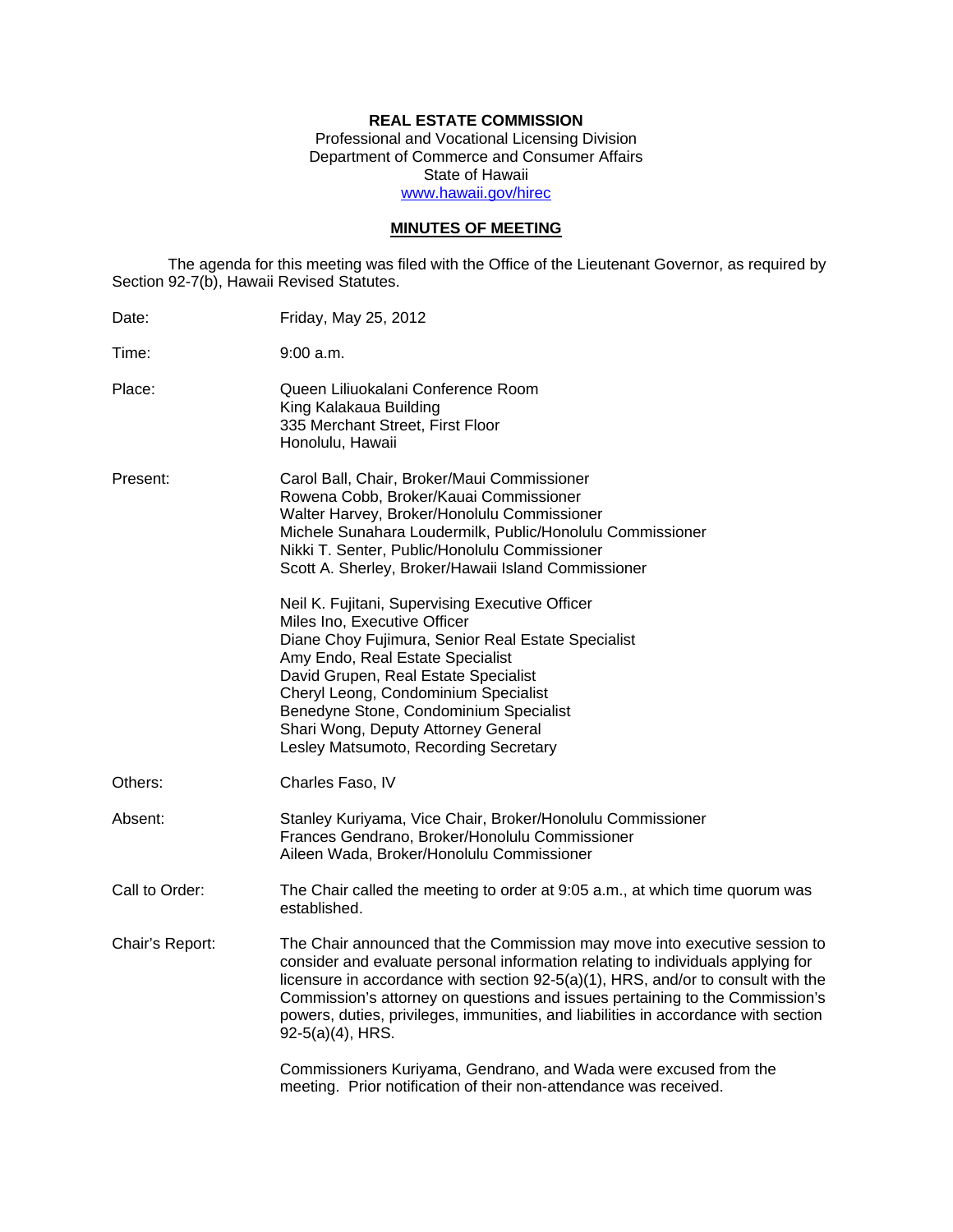| <b>Supervising Executive</b><br>Officer's Report: | The Supervising Executive Officer ("SEO") informed the Commissioners that the<br>original applications with any original associated documents to be considered at<br>the meeting were available for review.                                                                                                                                                                                                                                          |  |
|---------------------------------------------------|------------------------------------------------------------------------------------------------------------------------------------------------------------------------------------------------------------------------------------------------------------------------------------------------------------------------------------------------------------------------------------------------------------------------------------------------------|--|
|                                                   | <b>Minutes of Previous Meeting</b>                                                                                                                                                                                                                                                                                                                                                                                                                   |  |
|                                                   | Upon a motion by Commissioner Sherley, seconded by Commissioner Cobb, it<br>was voted on and unanimously carried to accept the minutes of the<br>April 27, 2012, meeting as distributed.                                                                                                                                                                                                                                                             |  |
|                                                   | Correction to the March 23, 2012 Minutes                                                                                                                                                                                                                                                                                                                                                                                                             |  |
|                                                   | Upon a motion by Commissioner Harvey, seconded by Commissioner<br>Loudermilk, it was voted on and unanimously carried to accept the correction of<br>the March 23, 2012 minutes as distributed.                                                                                                                                                                                                                                                      |  |
| Committees and<br>Program of Work:                | Program of Work, FY 13                                                                                                                                                                                                                                                                                                                                                                                                                               |  |
|                                                   | The draft of the fiscal year 2013 Program of Work was distributed to the<br>Commissioners. They were asked to review the Program of Work and submit<br>any comments and/or recommendations to the SEO by June 4, 2012.                                                                                                                                                                                                                               |  |
| Licensing $-$<br>Ratification:                    | Upon a motion by Commissioner Harvey, seconded by Commissioner<br>Sherley, it was voted on and unanimously carried to ratify the attached list.                                                                                                                                                                                                                                                                                                      |  |
| Licensing $-$<br>Applications:                    | The SEO informed the Commissioners that the information provided to the<br>Commissioners is related only to the issue that is before the Commission for<br>consideration. The other materials submitted are available for the<br>Commissioners review should they desire to review it. If the applicants have an<br>issue, which is personal in nature, they have the right to request that their<br>application be considered in executive session. |  |
|                                                   | Joseph M. Buchanan                                                                                                                                                                                                                                                                                                                                                                                                                                   |  |
|                                                   | Mr. Buchanan was asked via teleconference if he wished to have his real estate<br>salesperson application considered in executive session. He declined the offer.                                                                                                                                                                                                                                                                                    |  |
|                                                   | Commissioner Loudermilk recused herself from any discussion and decision<br>making on Mr. Buchanan's application.                                                                                                                                                                                                                                                                                                                                    |  |
|                                                   | Mr. Buchanan informed the Commission that he moved to New Mexico and then<br>to Australia to work. His plans changed quickly and he had no use for his license<br>in Colorado. Mr. Buchanan entered into a Final order with the Colorado<br>Commission which he paid the \$750.00 administrative fines but did not complete<br>the 24 hours elective coursework.                                                                                     |  |
|                                                   | Upon a motion by Commissioner Sherley, seconded by Commissioner Cobb, it<br>was voted on and unanimously carried to take this matter under advisement.                                                                                                                                                                                                                                                                                               |  |
|                                                   | Paul V. Coffman, III                                                                                                                                                                                                                                                                                                                                                                                                                                 |  |
|                                                   | Upon a motion by Commissioner Loudermilk, seconded by Commissioner<br>Harvey, it was voted on and unanimously carried to take this matter under<br>advisement.                                                                                                                                                                                                                                                                                       |  |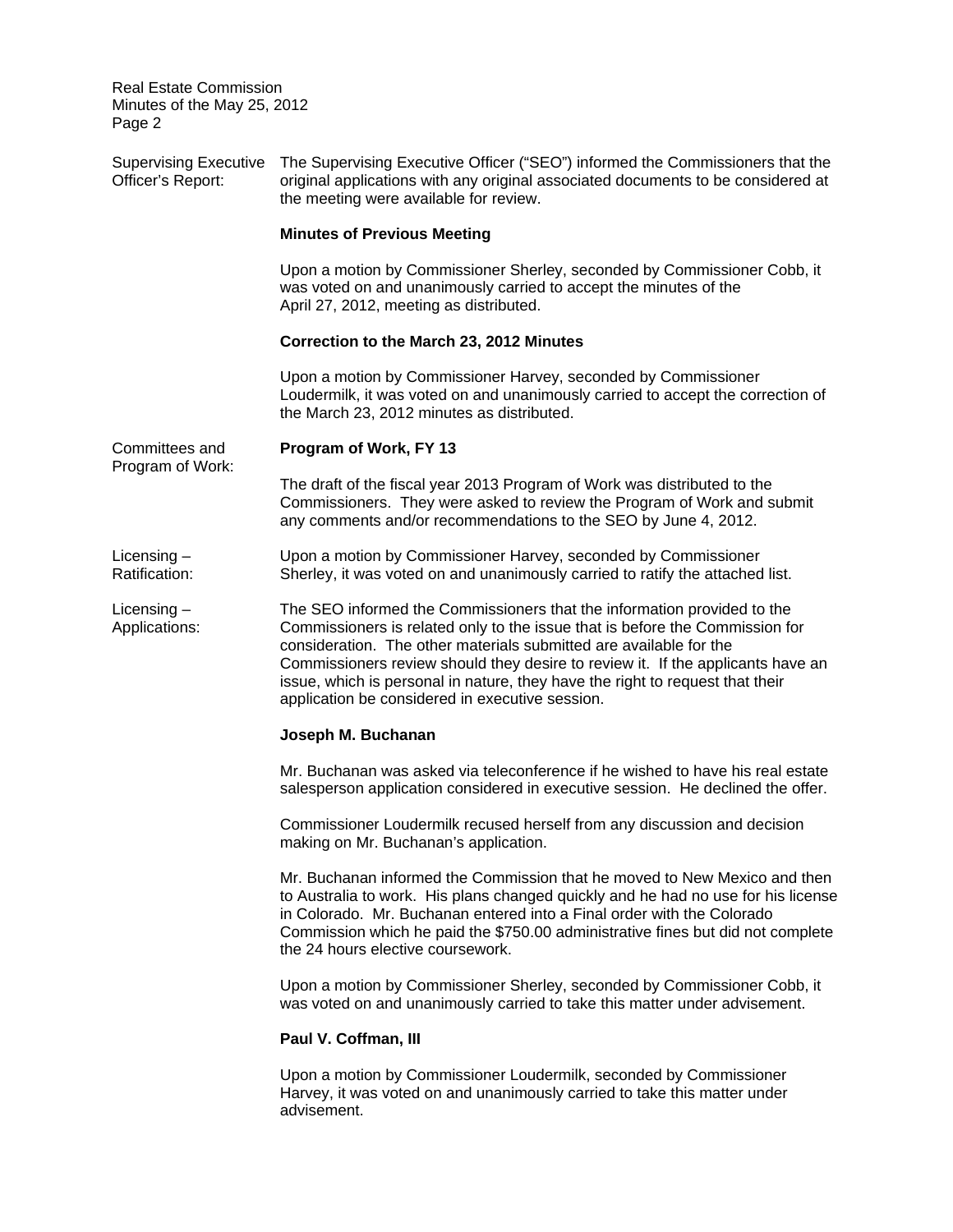|                                              | Charles P. Faso, IV<br>Craig A. Morgan<br><b>Arthur H. Schaupeter</b>                                                                                                                                                                                                                                                                                                                                                                                                                                                                                           |
|----------------------------------------------|-----------------------------------------------------------------------------------------------------------------------------------------------------------------------------------------------------------------------------------------------------------------------------------------------------------------------------------------------------------------------------------------------------------------------------------------------------------------------------------------------------------------------------------------------------------------|
|                                              | The Chair asked the applicants if they wished to have their application for real<br>estate salesperson license considered in executive session. They accepted the<br>offer.                                                                                                                                                                                                                                                                                                                                                                                     |
|                                              | The Chair recused herself from any discussion and decision making on<br>Mr. Schaupeter's application.                                                                                                                                                                                                                                                                                                                                                                                                                                                           |
| <b>Executive Session:</b>                    | Upon a motion by Commissioner Harvey, seconded by Commissioner<br>Loudermilk, it was voted on and unanimously carried to enter into executive<br>session, pursuant to section 92-5(a)(1), HRS, "To consider and evaluate<br>personal information, relating to individuals applying for professional or<br>vocational licenses cited in section 26-9 or both;" and pursuant to section 92-<br>5(a)(4), HRS, "To consult with the board's attorney on questions and issues<br>pertaining to the board's powers, duties, privileges, immunities, and liabilities." |
|                                              | Upon a motion by Commissioner Loudermilk, seconded by Commissioner<br>Harvey, it was voted on and unanimously carried to move out of executive<br>session.                                                                                                                                                                                                                                                                                                                                                                                                      |
| Chapter 91, HRS,<br>Adjudicatory<br>Matters: | None.                                                                                                                                                                                                                                                                                                                                                                                                                                                                                                                                                           |
| Licensing $-$                                | Joseph M. Buchanan                                                                                                                                                                                                                                                                                                                                                                                                                                                                                                                                              |
| Applications:                                | Commissioner Loudermilk recused herself from any discussion and decision<br>making on Mr. Buchanan's application.                                                                                                                                                                                                                                                                                                                                                                                                                                               |
|                                              | After review of the information presented by the applicant, Commissioner Sherley<br>moved to approve the real estate salesperson license of Joseph M. Buchanan.<br>Commissioner Harvey seconded the motion. The motion was voted on and<br>carried.                                                                                                                                                                                                                                                                                                             |
|                                              | Paul V. Coffman, III                                                                                                                                                                                                                                                                                                                                                                                                                                                                                                                                            |
|                                              | After review of the information presented by the applicant, Commissioner<br>Loudermilk moved to approve the real estate salesperson license of Paul V.<br>Coffman, III. Commissioner Sherley seconded the motion. The motion was<br>voted on and unanimously carried.                                                                                                                                                                                                                                                                                           |
|                                              | Charles P. Faso, IV                                                                                                                                                                                                                                                                                                                                                                                                                                                                                                                                             |
|                                              | After review of the information presented by the applicant, Commissioner Harvey<br>moved to approve the real estate salesperson license of Charles P. Faso, IV.<br>Commissioner Sherley seconded the motion. The motion was voted on and<br>unanimously carried.                                                                                                                                                                                                                                                                                                |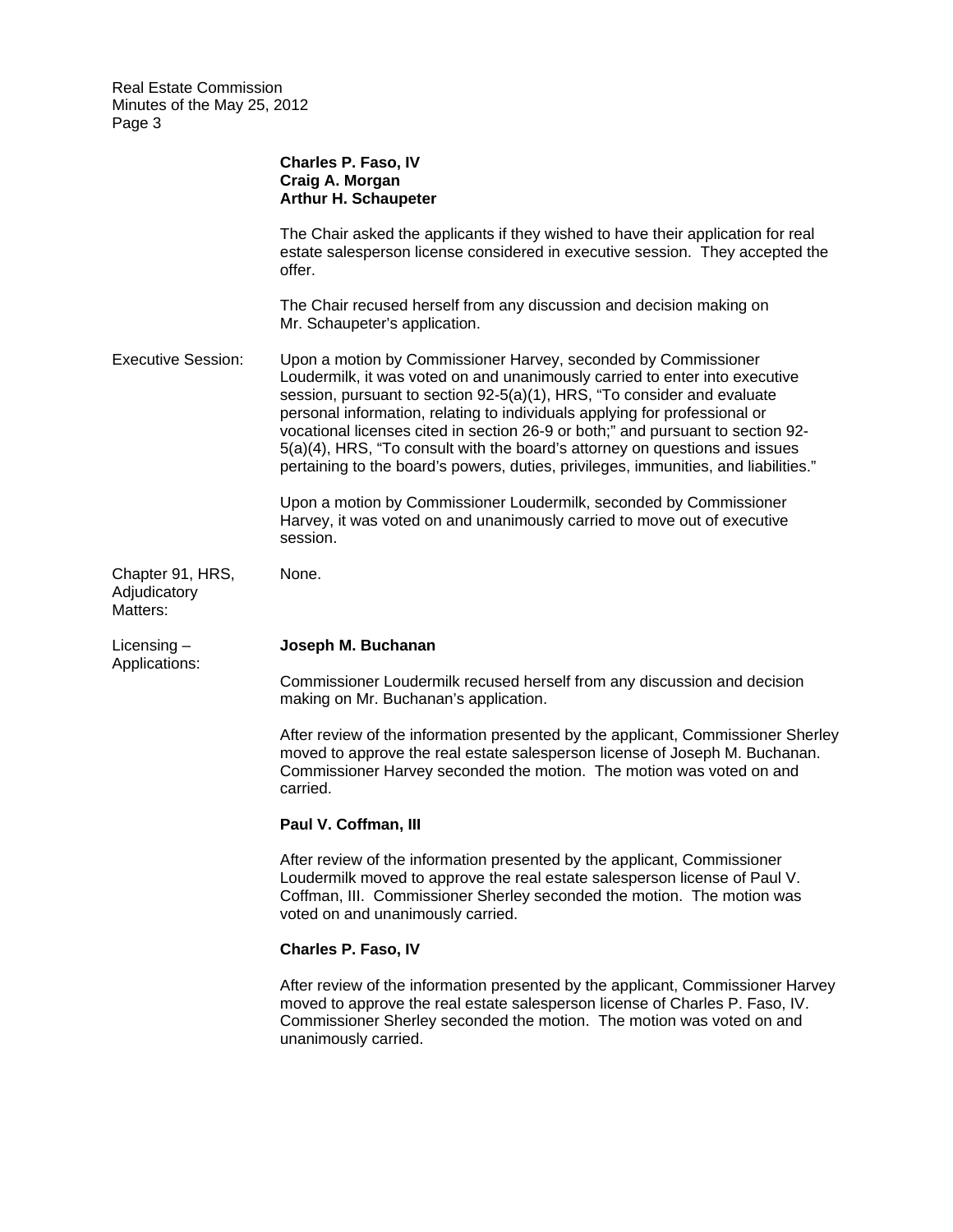## **Craig A. Morgan**

|                           | After review of the information presented by the applicant, Commissioner<br>Loudermilk moved to approve the real estate salesperson license of Craig A.<br>Morgan. Commissioner Sherley seconded the motion. The motion was voted on<br>and unanimously carried. |  |  |
|---------------------------|------------------------------------------------------------------------------------------------------------------------------------------------------------------------------------------------------------------------------------------------------------------|--|--|
|                           | <b>Arthur H. Schaupeter</b>                                                                                                                                                                                                                                      |  |  |
|                           | The Chair recused herself from any discussion and decision making on<br>Mr. Schaupeter's application.                                                                                                                                                            |  |  |
|                           | After review of the information presented by the applicant, Commissioner Cobb<br>moved to approve the real estate salesperson license of Arthur H. Schaupeter.<br>Commissioner Sherley seconded the motion. The motion was voted on and<br>carried.              |  |  |
| Next Meeting:             | Friday, June 29, 2012<br>9:00 a.m.<br>Queen Liliuokalani Conference Room<br>King Kalakaua Building<br>335 Merchant Street, First Floor<br>Honolulu, Hawaii                                                                                                       |  |  |
| Adjournment:              | With no further business to discuss, the Chair adjourned the meeting at<br>9:50 a.m.                                                                                                                                                                             |  |  |
| Reviewed and approved by: |                                                                                                                                                                                                                                                                  |  |  |

/s/ Neil K. Fujitani

Neil K. Fujitani Supervising Executive Officer

\_\_\_\_\_\_\_\_\_\_\_\_\_\_\_\_\_\_\_\_\_\_\_\_\_\_\_

\_\_\_\_\_\_\_\_\_\_\_\_\_\_\_\_\_\_\_\_\_\_\_\_\_\_\_

June 6, 2012

Date

[ X ] Approved as circulated. [ ] Approved with corrections; see minutes of \_\_\_\_\_\_\_\_\_\_\_\_\_\_\_\_ meeting.

NKF:lm 120606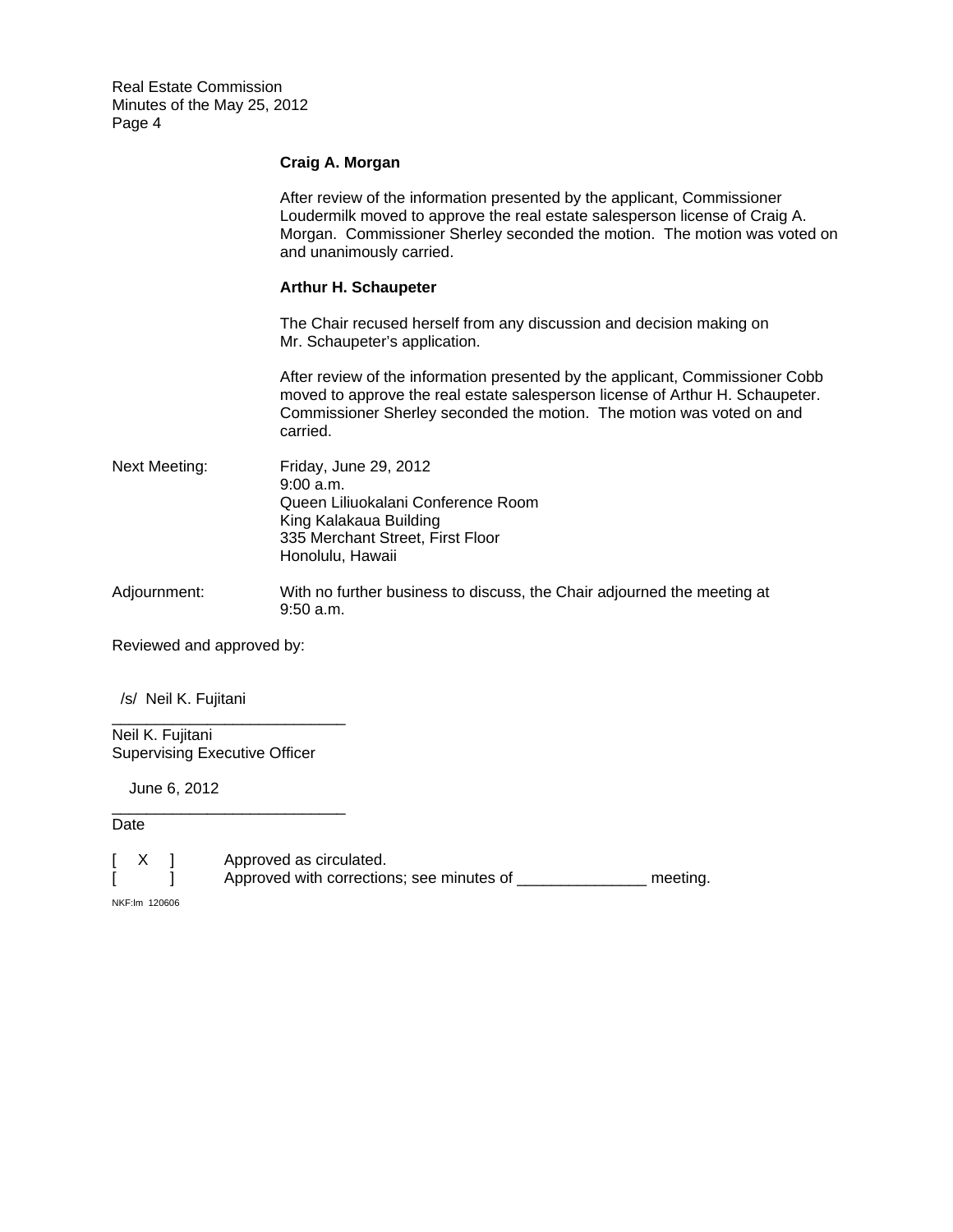#### APPROVED APPLICATIONS FOR REAL ESTATE REAL ESTATE COMMISSION MEETING ON MAY 25, 2012

| Brokers - Limited Liability Companies and Partnerships | <b>Effective Date</b>               |
|--------------------------------------------------------|-------------------------------------|
| Honua Properties, LLC                                  | 04/05/2012                          |
| Keslie Hui, PB                                         |                                     |
| Ally Real Estate, LLC                                  | 04/26/2012                          |
| Patrick Lambert, PB                                    |                                     |
| Kauai Pacific Real Estate, LLC                         | 04/25/2012                          |
| Steven M. Martin-Oldfield, PB                          |                                     |
| Key Investments & Hawaii Real Estate LLC               | 04/27/2012                          |
| Lily Narusawa, PB<br><b>Breon Properties, LLC</b>      | 04/30/2012                          |
| Mitch Breon, PB                                        |                                     |
| Hawaiiresortcondos, LLC                                | 05/02/2012                          |
| Philip M. McCaffray, PB                                |                                     |
| Nihao Destinations, LLC                                | 05/08/2012                          |
| Anna Achauer, PB                                       |                                     |
|                                                        |                                     |
| <b>Brokers - Corporations and Partnerships</b>         | <b>Effective Date</b>               |
| Hawaii Premier Realty, Inc.                            | 04/12/2012                          |
| Theodore Takata, PB                                    |                                     |
| <b>Brokers - Sole Proprietor</b>                       | <b>Effective Date</b>               |
| Alfred G. Sprenger dba Hawaii Realty Shack             | 04/09/2012                          |
| Peter J. Clark                                         | 04/11/2012                          |
| Jack R. Law                                            | 04/12/2012                          |
| <b>Gus Yniguez</b>                                     | 04/26/2012                          |
| Gloria Almendares dba Realty By the Sea                | 04/23/2012                          |
| Merry Anne Stone dba Merry Anne Stone Realty           | 05/02/2012                          |
|                                                        |                                     |
| <b>Branch Office</b><br>DR Horton-Schuler Homes, LLC   | <b>Effective Date</b><br>04/19/2012 |
| Mary K. Flood, PB                                      |                                     |
|                                                        |                                     |
| <b>Trade Name</b>                                      | <b>Effective Date</b>               |
| Donald G. Baxter dba Baxter Realty Group               | 05/01/2012                          |
|                                                        |                                     |
| <b>Educational Equivalency Certificate</b>             | <b>Expiration Date</b>              |
| Kathleen Valbuena                                      | 04/19/2014                          |
| Charles Peter Faso, IV                                 | 04/20/2014                          |
| Margaret Arwood                                        | 04/20/2014                          |
| <b>Timothy James McCormick</b>                         | 04/20/2014                          |
| Tommy Ray Assiter, II                                  | 04/20/2014<br>04/20/2014            |
| <b>Brian Keith Naley</b><br>Anna Marie Upano           | 04/23/2014                          |
| Scott Tadashi Miyasato                                 | 04/23/2014                          |
| Mary Lynn Miller                                       | 04/23/2014                          |
| Ali Quddus                                             | 04/23/2014                          |
| Irma A. Romero                                         | 04/23/2014                          |
| Lisa R. Scott                                          | 04/25/2014                          |
| <b>Richard Michael Merschdorf</b>                      | 04/26/2014                          |
| Sherilyn C. Herreria                                   | 04/26/2014                          |
| William A. Meyer                                       | 04/27/2014                          |
| Michael Jack Hughes                                    | 04/30/2014                          |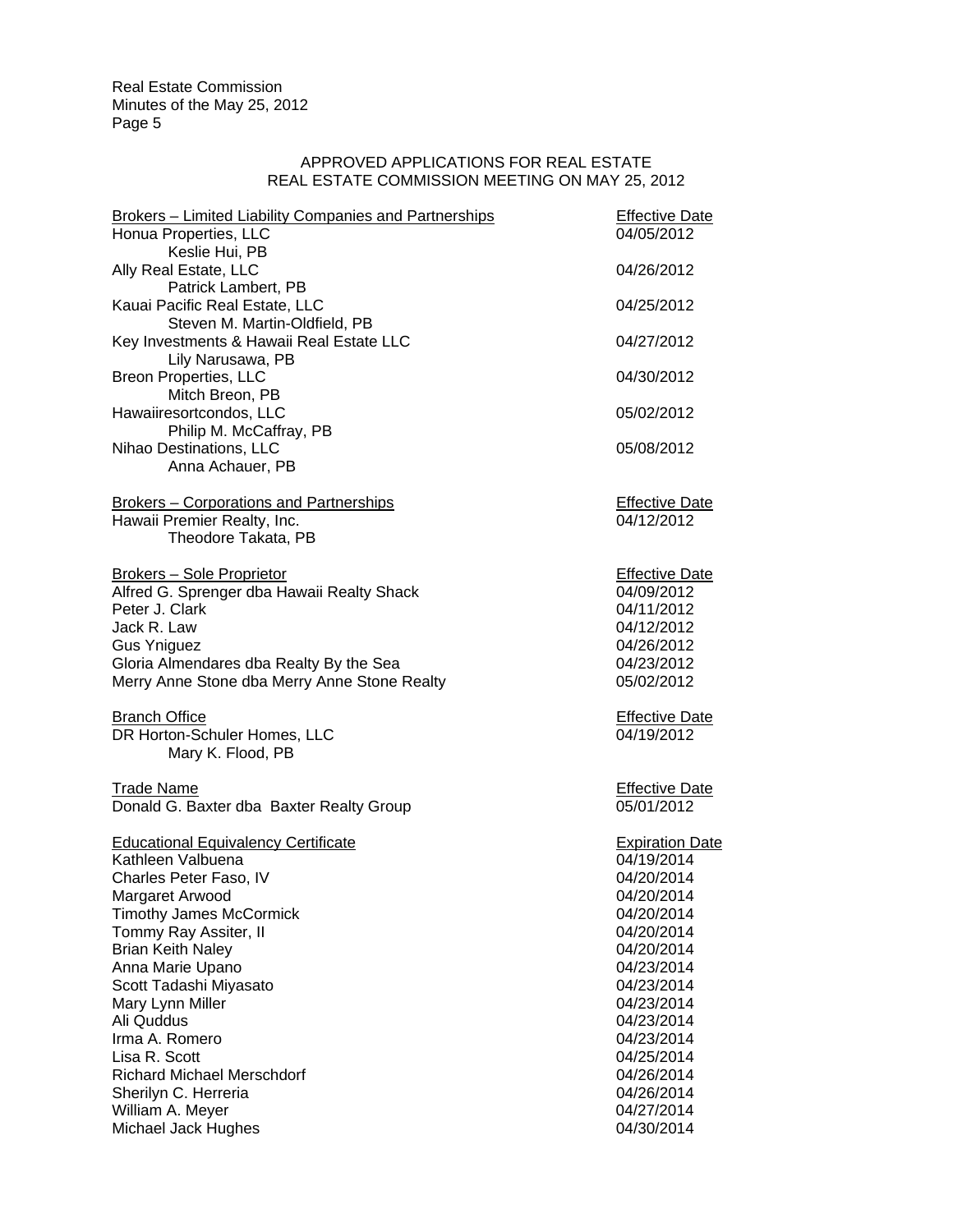Brian Eric Thornton 05/02/2014 Thomas Gordon Grubb 05/02/2014 Equivalency to Uniform Section of Examination Certificate **Expiration Date**  Brian Eric Thornton 05/02/2014 Thomas Gordon Grubb 05/02/2014 Brian Eric Thornton 05/02/2014 Ellicia May McMillen 05/02/2014 Thomas William O'Malley **05/02/2014** 05/02/2014 George F. Palmer 2008 2009 2014 2014 2020 2030 2040 205/02/2014 Franklin Peter Valenti 05/02/2014 Christopher Wayne Mayer 2006 2014 2016 2017 2018 2019 2014 Steven Paul Schwartz **65/07/2014 15/07/2014** Donna Lisa Chandler 05/07/2014 Peter Anthony Soman **Determination** of the US of the US of the US of the US of the US of the US of the US of the U Hella Mitschke Rothwell 05/14/2014 Kristen Kar-Kei Hui **150 kwa tana 1868 (Kristen Kar-Kei Hui 166 kwa tana 176 kwa tana 176 kwa tana 176 kwa tana 176 kwa tana 176 kwa tana 176 kwa tana 176 kwa tana 176 kwa tana 176 kwa tana 177 kwa tana 177 kwa tana 178 kw** Kathleen Valbuena **64/19/2014 CONSERVING CONSERVANCE** Timothy James McCormick 04/20/2014 Kathleen Valbuena 04/20/2014 Timothy James McCormick 04/20/2014 Tommy Ray Assiter, II 04/20/2014 Mary Lynn Miller **Mary 2012** 2014 Ali Quddus 04/23/2014 Irma A. Romero 04/23/2014 Lisa R. Scott 04/25/2014 Richard Michael Merschdorf **04/26/2014** Sherilyn C. Herreria 04/26/2014 William A. Meyer Michael Jack Hughes 04/30/2014 Diana Lynne Sheppard **Diana Lynne Sheppard 04/30/2014** Laura Denise Manges 04/30/2014 Ellicia May McMillen 2008 2009 2014 12:30 2014 Thomas William O'Malley **05/02/2014** George F. Palmer 2006 2007 2014 2016 2020 2020 2014 2020 2030 2040 205/02/2014 Franklin Peter Valenti 05/02/2014 Christopher Wayne Mayer 2008 2014 Steven Paul Schwartz **15/07/2014** 05/07/2014 Donna Lisa Chandler **Donna Lisa Chandler** 2005/07/2014 Christopher R. Cushman 05/08/2014 Hella Mitschke Rothwell 05/14/2014 Christi Jo Aguilar 05/14/2014 Real Estate Broker Experience Certificate **Expiration Date** Expiration Date Timothy James McCormick **Canadian Community 04/20/2014** Cimi Morgan 04/20/2014 Tommy Ray Assiter, II and the control of the control of the 04/20/2014 Paul Benjamin Hermosa **04/20/2014** Egen R. Moe 04/20/2014 Anita Louise White **Contract Contract Contract Contract Contract Contract Contract Contract Contract Contract Contract Contract Contract Contract Contract Contract Contract Contract Contract Contract Contract Contract Cont** William A. Meyer 04/27/2014 Michael Jack Hughes **04/30/2014** Christina M. Burgos 05/02/2014 Jacqueline Lee Little 05/02/2014 Ellicia May McMillen 2008 2009 2014 12:30 2014